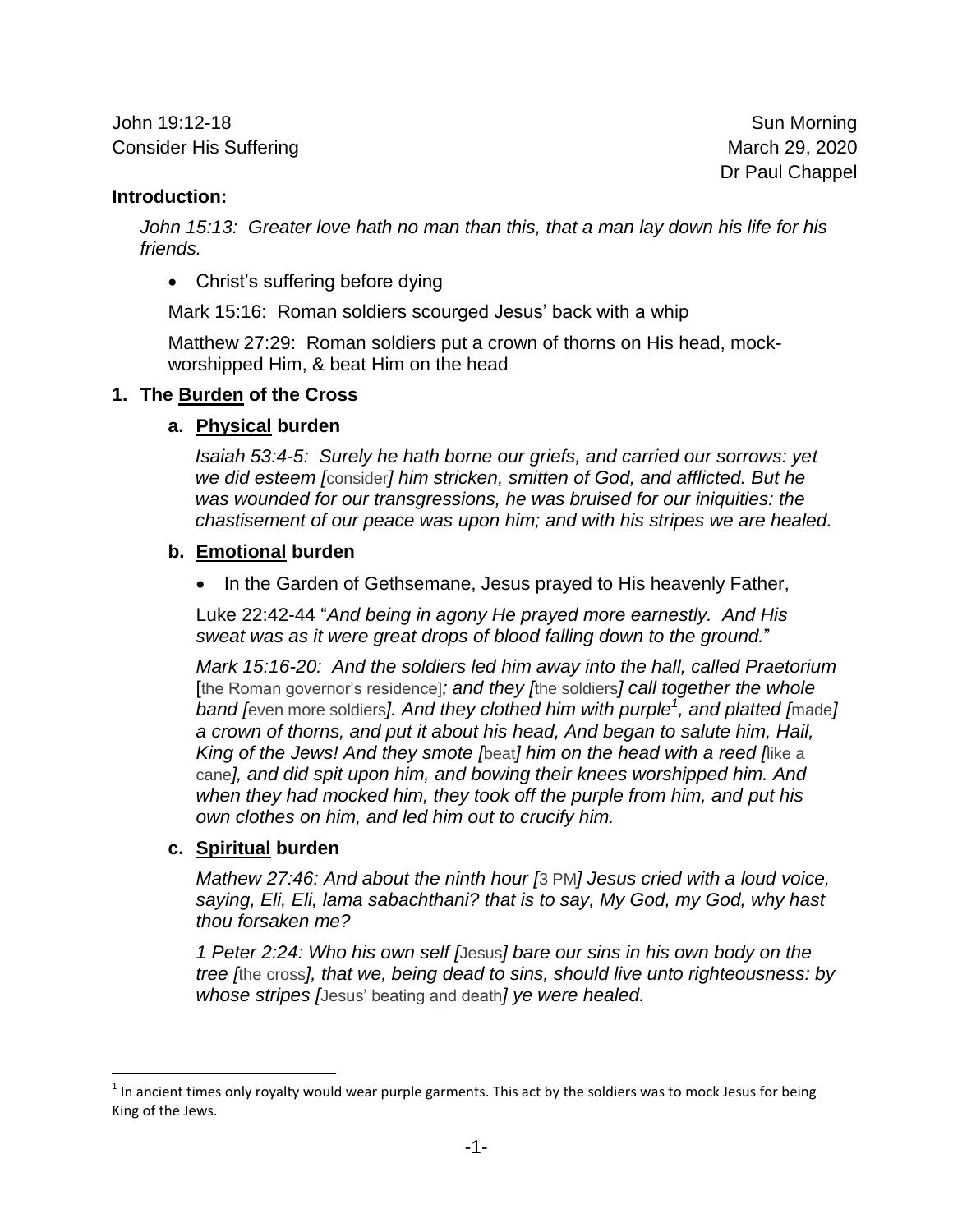# **2. The Blood of the Cross**

### **a. From miraculous origin**

Miracle of no human father when Mary conceived.

*Luke 1:35: And the angel answered and said unto her, The Holy Ghost shall come upon thee, and the power of the Highest shall overshadow thee: therefore also that holy thing which shall be born of thee shall be called the Son of God.*

## **b. Miraculous opportunity**

i. Blood of Jesus on the cross is central part of price Jesus paid on the cross for my sins

*Acts 20:28: Take heed therefore unto yourselves [*Ephesian Church pastors*], and to all the flock, over the which the Holy Ghost hath made you overseers, to feed [*lead and care for*] the church of God, which he hath purchased with his own blood.*

*1 Peter 1:18-19: Forasmuch as ye know that ye were not redeemed with corruptible things, as silver and gold, from your vain conversation received by tradition from your fathers; But with the precious blood of Christ, as of a lamb without blemish and without spot:*

*Hebrews 9:22: And almost all things are by the law purged with blood; and without shedding of blood is no remission.*

ii. Jesus is my High Priest for all my prayers

*Mark 15:37-38: And Jesus cried with a loud voice, and gave up the ghost [*died*]. And the veil of the temple was rent in twain [*torn in half*] from the top to the bottom.*

*Hebrews 10:19-20: Having therefore, brethren, boldness to enter into the holiest [*in God's presence*] by the blood of Jesus, By a new and living way, which he hath consecrated [*opened a holy path*] for us, through the veil, that is to say, his flesh;*

*Hebrews 4:15-16: For we have not an high priest which cannot be touched [*sympathize*] with the feeling of our infirmities [*weaknesses*]; but was in all points tempted like as we are, yet without sin. Let us therefore come boldly unto the throne of grace, that we may obtain mercy and find grace to help in time of need.*

# **3. The Blessings of the Cross**

# **a. Jesus is the only sacrifice acceptable to God.**

*John 19:30 When Jesus therefore had received the vinegar, he said, It is finished: and he bowed his head, and gave up the ghost [*died*].*

# **b. Redemption**

Cost more to redeem us than to create us